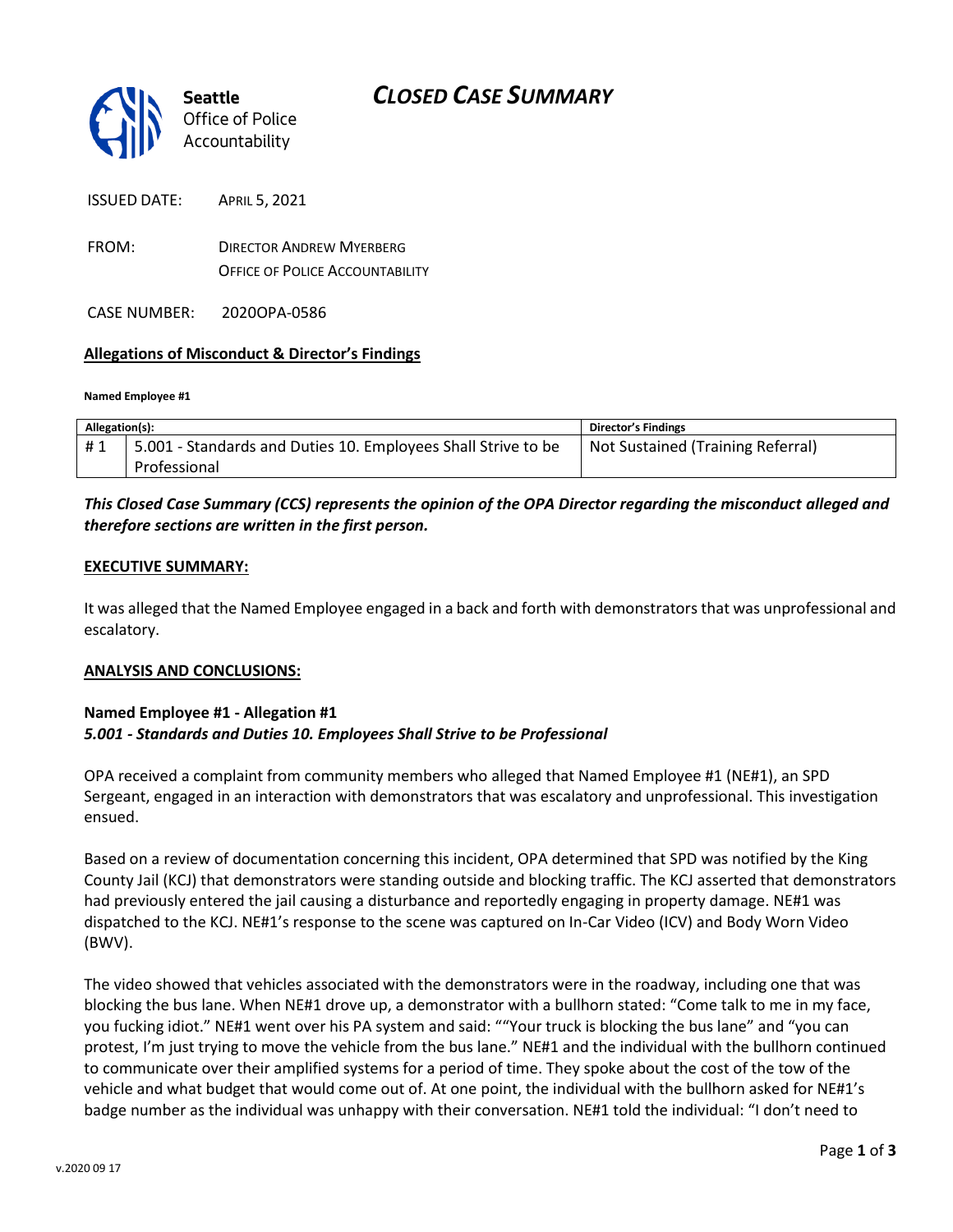

**Seattle** *Office of Police Accountability*

# *CLOSED CASE SUMMARY*

OPA CASE NUMBER: 2020OPA-0586

swear at you though, I can speak intelligently without using the F-word." A further back and forth ensued, with discussions – and, at times, negotiations – concerning the moving of the vehicle and NE#1's provision of his badge number. NE#1 later gave his badge number, and the vehicle was moved shortly thereafter. NE#1 thanked demonstrators over his PA system.

NE#1 then prepared to leave. Demonstrators had entered the street and were in front of NE#1's patrol vehicle. He asked them to move out of the way. Demonstrators told him that he could leave by driving left, but NE#1 said that he was not going to do so, as it would place him into the lane of oncoming traffic. Additional demonstrators began standing in the street and the crowd appeared to be more escalated at that time. NE#1 began speaking with some of the demonstrators. He objected to them calling him racist and said that there was no use in them talking together as the demonstrators were not interested in communicating. He spoke with them about a large protest that had occurred the previous day at the Seattle Police Officers' Guild. He disputed some of the demonstrators' claims of police excessive force and said that they were only relaying some of the facts. He noted that he saw projectiles being thrown at officers and officers getting injured. He further stated that the only people arrested were those that assaulted officers. These statements made the demonstrators increasingly frustrated.

Demonstrators pressed NE#1 on police shootings. He responded: "I haven't killed you, my guys haven't killed you." When the crowd became more animated, he said: "This is what I mean. You have to shout people down because you can't make a point." The demonstrators discussed their belief that they had a legal right to be in the street. They further referenced their belief, apparently pursuant to an internet search, that NE#1 had a history of misconduct. He disputed this. The discussion continued for a prolonged period of time until NE#1 backed his patrol vehicle away and drove off. While he was leaving, and outside of the presence of demonstrators, he stated to himself: "A bunch of fucking…" He continued: "Just ridiculous, and they can't read apparently." He had no further contact with the demonstrators.

The Complainant was anonymous so OPA could not interview them concerning what occurred. OPA interviewed NE#1. He explained that he went to the scene to address the concerns articulated by the KCJ. He described the crowd as escalated and angry at the outset, using profanity and making obscene gestures towards him. He did not believe that his back and forth with the group with either unprofessional or escalatory. He explained that, for the majority of the discussion, he was simply trying to leave. Lastly, he acknowledged that, had he used profanity towards the demonstrators, it would have been unprofessional; however, he believed that his statements while driving away, which were made outside of the presence of anyone else, were not unprofessional and were borne out of frustration.

SPD Policy 5.001-POL-10 requires that SPD employees "strive to be professional at all times." The policy further instructs that "employees may not engage in behavior that undermines public trust in the Department, the officer, or other officers." (SPD Policy 5.001-POL-10.) The policy further states the following: "Any time employees represent the Department or identify themselves as police officers or Department employees, they will not use profanity directed as an insult or any language that is derogatory, contemptuous, or disrespectful toward any person." (*Id*.) Lastly, the policy instructs Department employees to "avoid unnecessary escalation of events even if those events do not end in reportable uses of force." (*Id*.)

In assessing whether NE#1's statements violated the professionalism policy, OPA separates them into two categories: first, the ongoing discussions between NE#1 and demonstrators that were largely made over his PA system; and second, NE#1's comments as his drove away.